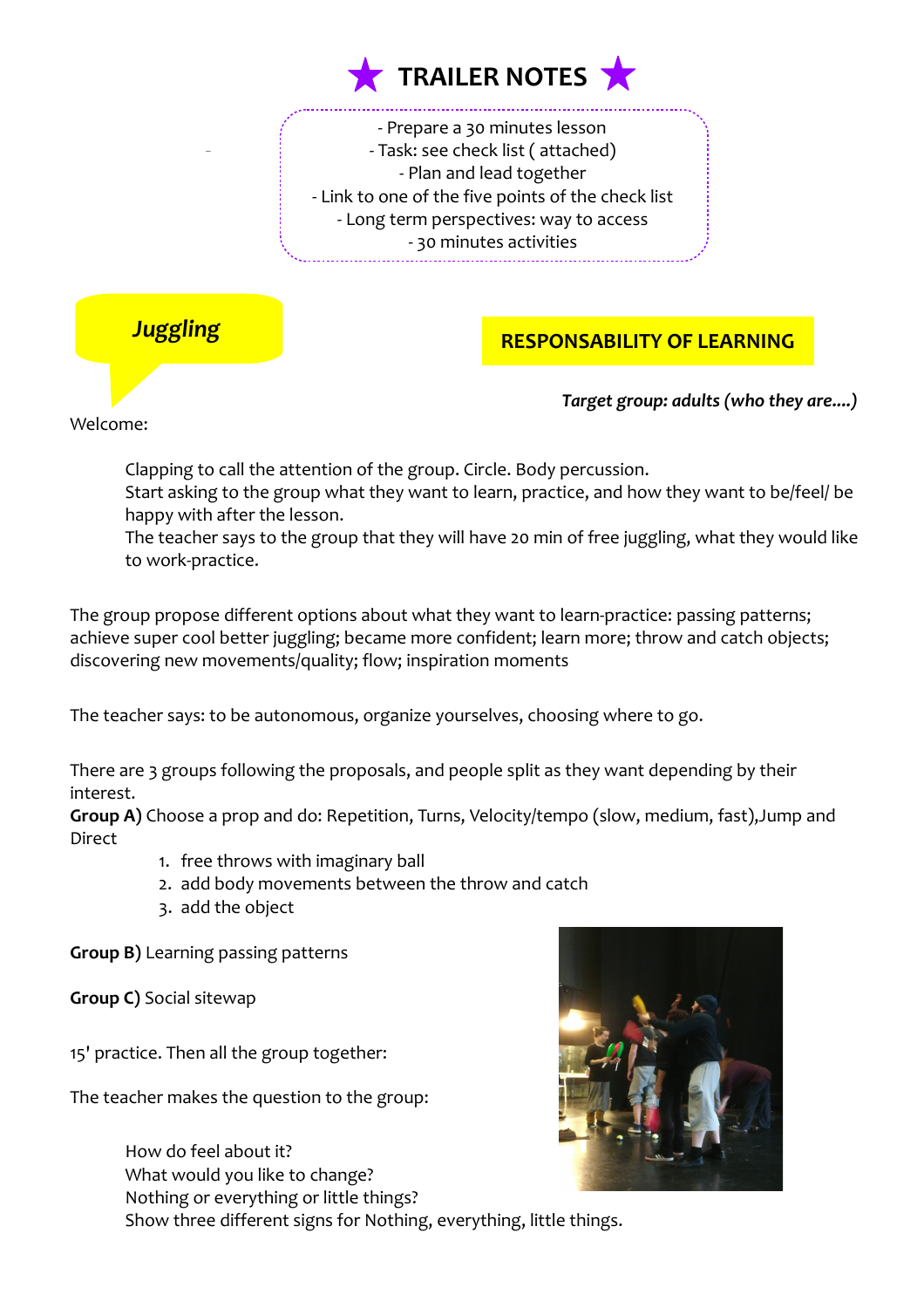

### **Acrobatics BALANCE OF POWER**

*Target group: acrobatic group* 

Welcome:

The teachers welcome the acrobatics group, as a normal class.

The warm up starts around the space: jump up and down while moving in the room, bouncing with all the body and with specific parts.

The participants have to find a place where they can have space, and close their eyes. The facilitator starts to explain a history:

"*You are robots just out of the factory. Start discovering movements of your own, invent moves which fits to you, which kinds are comfortable, do some really small movements, make them bigger, but you can´t walk"*

#### 2nd part:

"*Your feet are now free, you could move them, eyes open.....Now the robot discovers other robots and starts to have feelings like love. He falls in love with another robot, find ways to touch and move together. Find your partner, and hold each other, what makes you more stable ?* 

*Actions to do:*

- find different acrobalance positions: carring, balance, base, flyer....

- Find a stable position make an offer to others, catching and making different positions with all the robots

- Let the robots come together
- All in a Circle: Build up a big picture of all robots



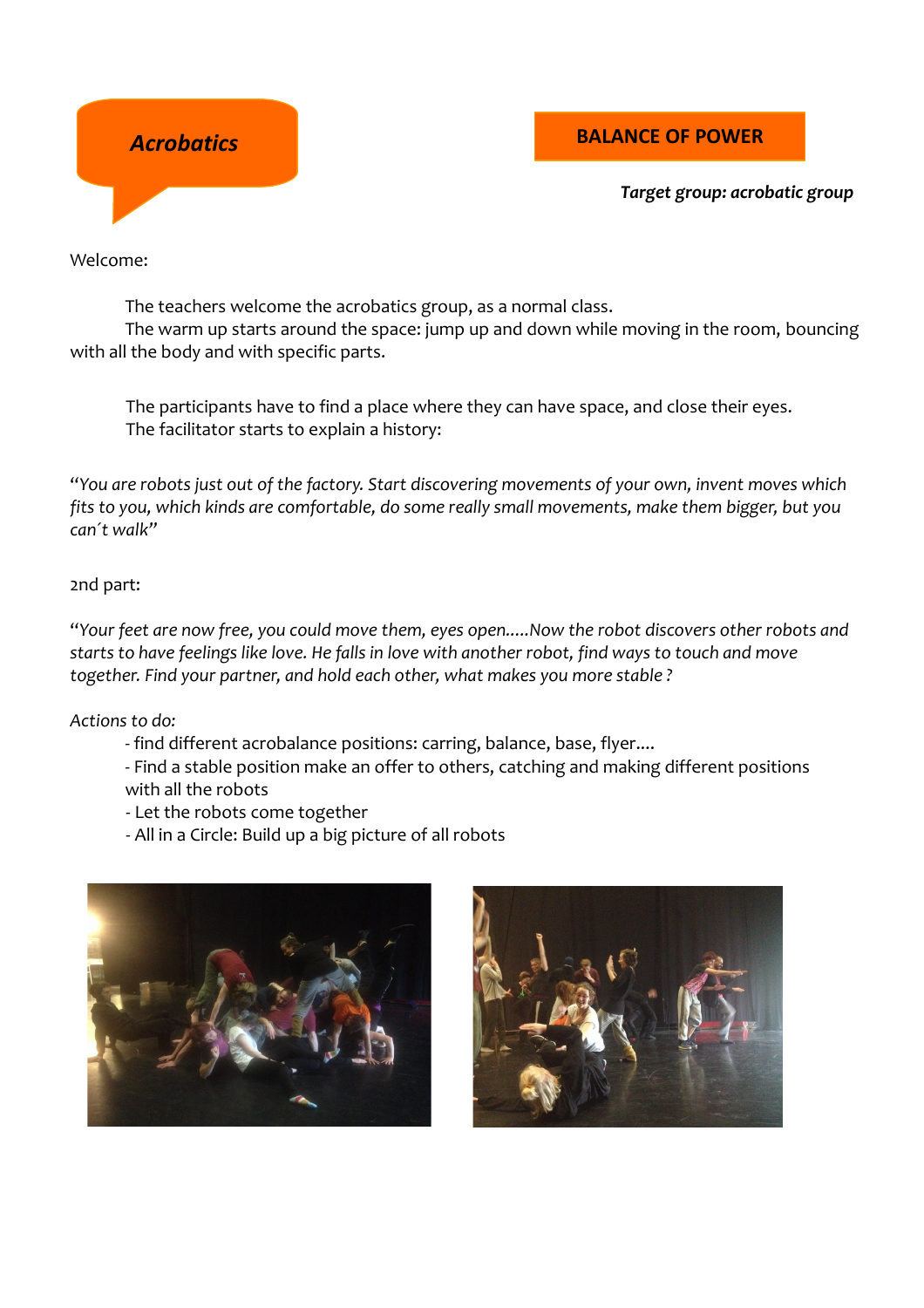

### **Balance BALANCE OF POWER**

*Target group: 11-13 year old, not experienced* 

Welcome:

The space is setup with all different balance objects and protections, and rings on the floor.

They introduce the lesson: Who has been in Circus before?

They will do balancing. They skip the warm up, just saying the first exercise they will do: choose one object from the room, Find something you can carry with one hand which is not too sharp (but not a balance object) and put yourself inside one ring on the floor with the object.

Actions:

- As soon as the music start try to balance your thing with the right hand without moving from the ring
- Try to go with the object and walk to a free ring , move all the time
- Go to a blue or white or red ring: White goes to rola, red to the ball, blue to the tight wire

TASK: Balance how you want, but no feet. You can make sound of success.

Stations: rola, tightrope , and globe.

Task: Discuss with your teacher : How can you be safe on your feet on the object (??)

Clap as sign of stop

TASK : Each group shows his idea

- a) One rola demonstration, peer to peer
- 1. One demonstration with the help of a teacher
- 2. Help her walking on the balance beam??



You can throw a die

When you throw number 1 or two you have to change to another station. If you have 2 you can choose another station with one more from your group

If you throw other numbers you have to stay 5 or 6 seconds on the station

Count 10,9,8,7,6,5,4,3,2,1,0 : Come to a circle. TO END: Reflection round: How did you feel the most? Like a Ballet dancer, Stick, Puppet? Each "picture" has a meaning, think about wich represents yourself and do the form.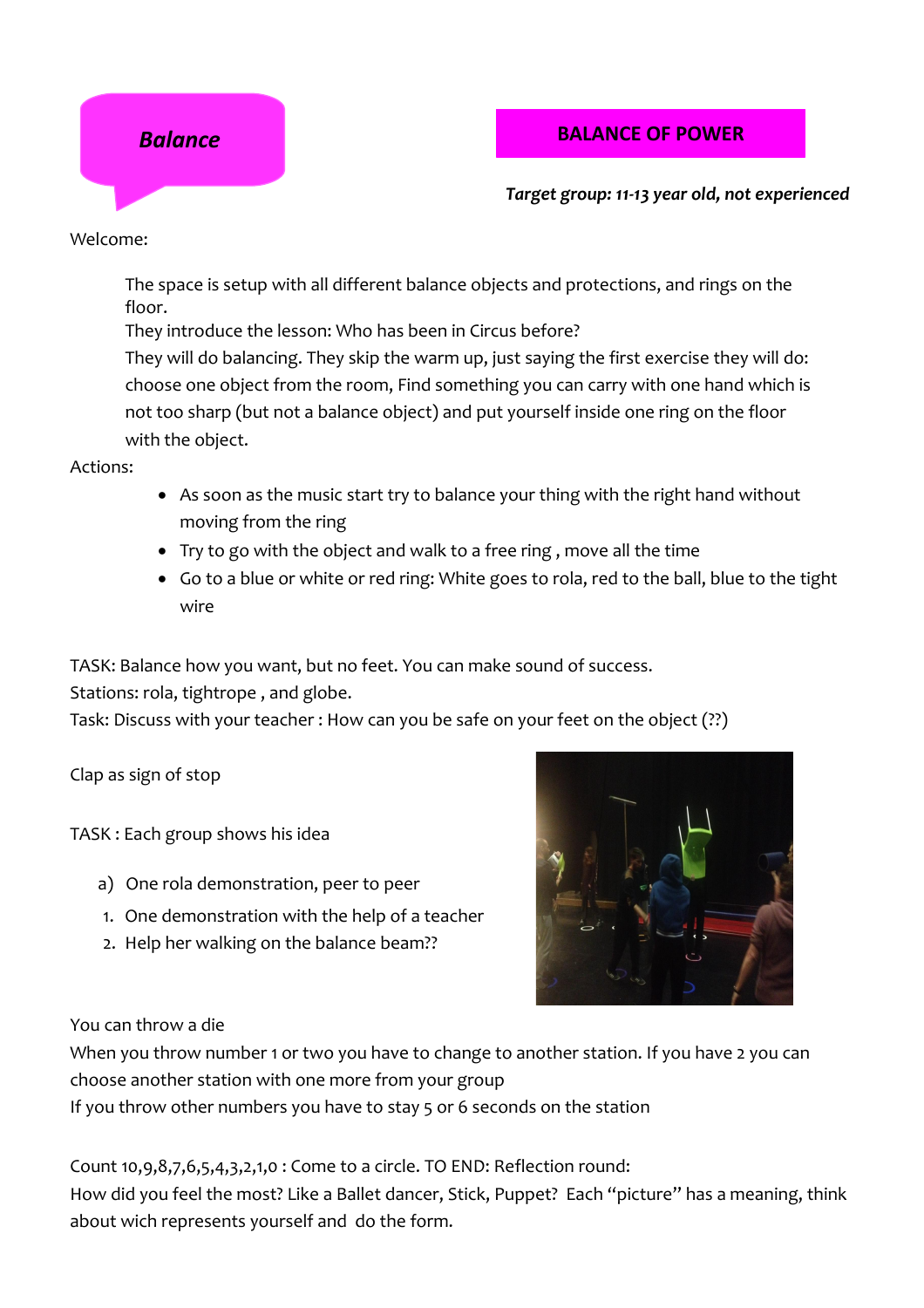

## *Aerials* **COLE OF THE TEACHER**

#### *Target group: begginer group; first class*

Welcome:

The teacher explains the rigging of all the elements, describing the aerials and how they are set it up and how they work. Segurity/ mats

Starting game: "LAVA". Tag game, you cannot touch the flor when the music stops, the lava burns your feet and you have to climb to an aerial.

2<sup>nd</sup> game: "MONKIES". The space is a junngle, and start moving like monkies and discovering the space as animals. Find 3 monkies and one aerial.

- $-$  find a way to climb to one aerial with the help of the other 2.
- $-$  choose the aerial do you want to discover more:
- 4 groups, 1 teacher in each group, showing diferents actions using diferents ways of teaching and learning styles: silks (model, visual, without words), trapeze (kinesthetic, repetition, experimentation=)
	- with a trapeze bar in the floor, make feel the sensation of rolling under the bar and put the legs over the bar (corvas)





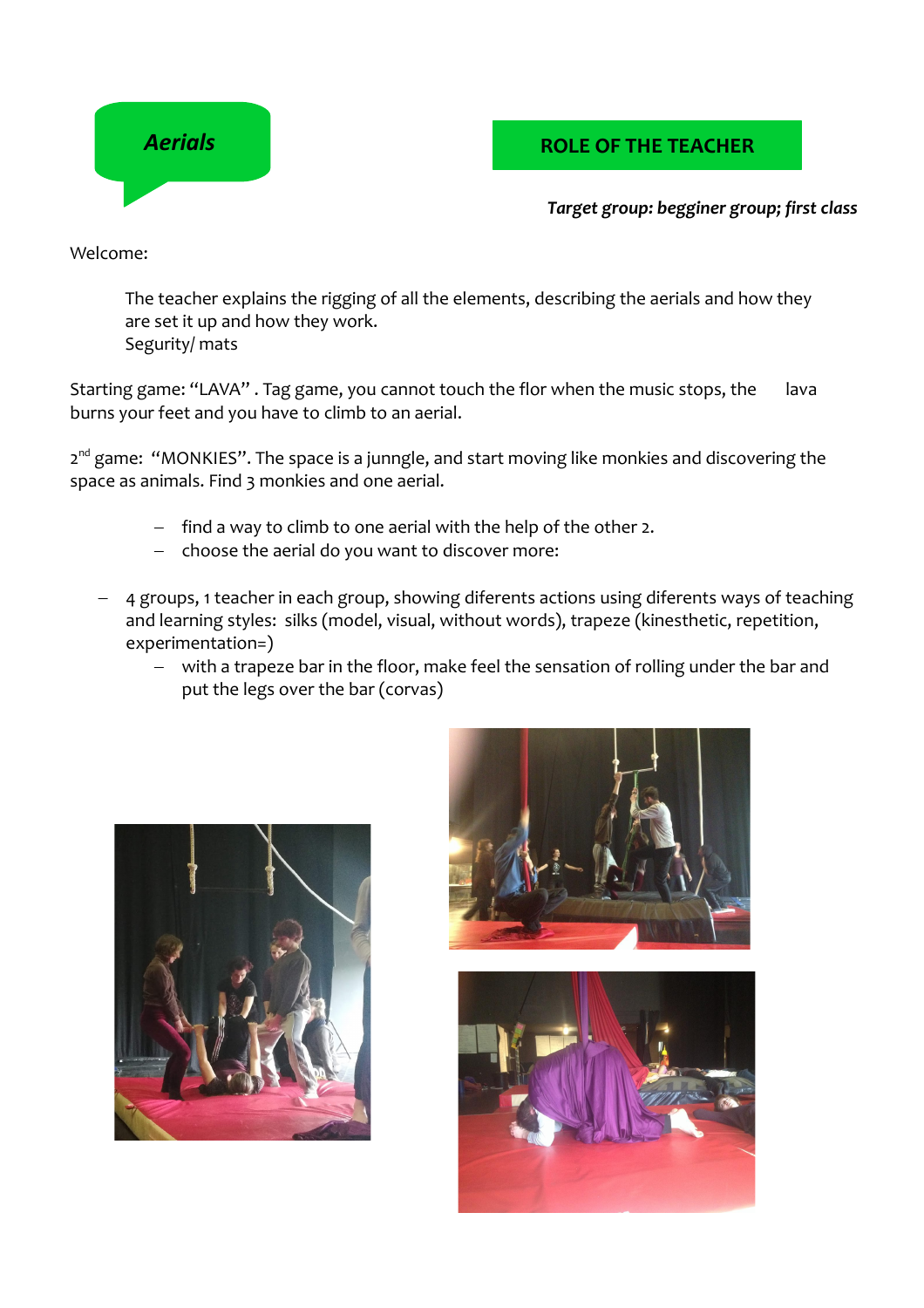# **DISCUSSIONS after Trailer......**



#### **To the leader group: How was your planning??**

"We started with a question – what participants would like to find in the session. We have divided two groups – a movement and juggling / follow own goals. Everything was really short – just to have a feeling – this was just a trailer"

"In the movement and juggling group we were playing until the stop. During the stop questions – how do you feel? What do you need? After a break we started to create a progression. The last part was again shared"



"My frustration limits for juggling is quite low so usually I do not want to burden anyone with that. I have realized that taking a responsibility for learning sth you do not really like is very challenging"

"Responsibility is a tricky concept. There is a freedom to choice but also an obligation to choose. If it is not something you are familiar with that may be very difficult"

"Every learning starts with confusion...."

"There was non-comfort zone but also a possibility for comfort, more and less structured activities to choose from"

# *Acrobatics*

**To the leader group:** How was your planning??

"We brainstormed some of our ideas thinking aobut the balance of power and acrobatics. We were instated in angles, shapes and spatial awareness. This is where the idea of robots came from. For us it was a question whether shall we start from a specific technique or a topic?"

"We have chosen a body related topic. Then we had a debate whether we want to have a set of exercises or rather a journey. We have decided for the second option"

#### **Participants**

"The moments when I was checking the stability of my body and articulations was making me conscious"

"The instructions were very open which sometimes makes it unclear"

"I find this a key think with balance of power – how much framing do I need to give so the bodies and minds go exploring. If you do not say enough – people keep discussing what are were going to do. How much input, frame, freedom do I need to give?"